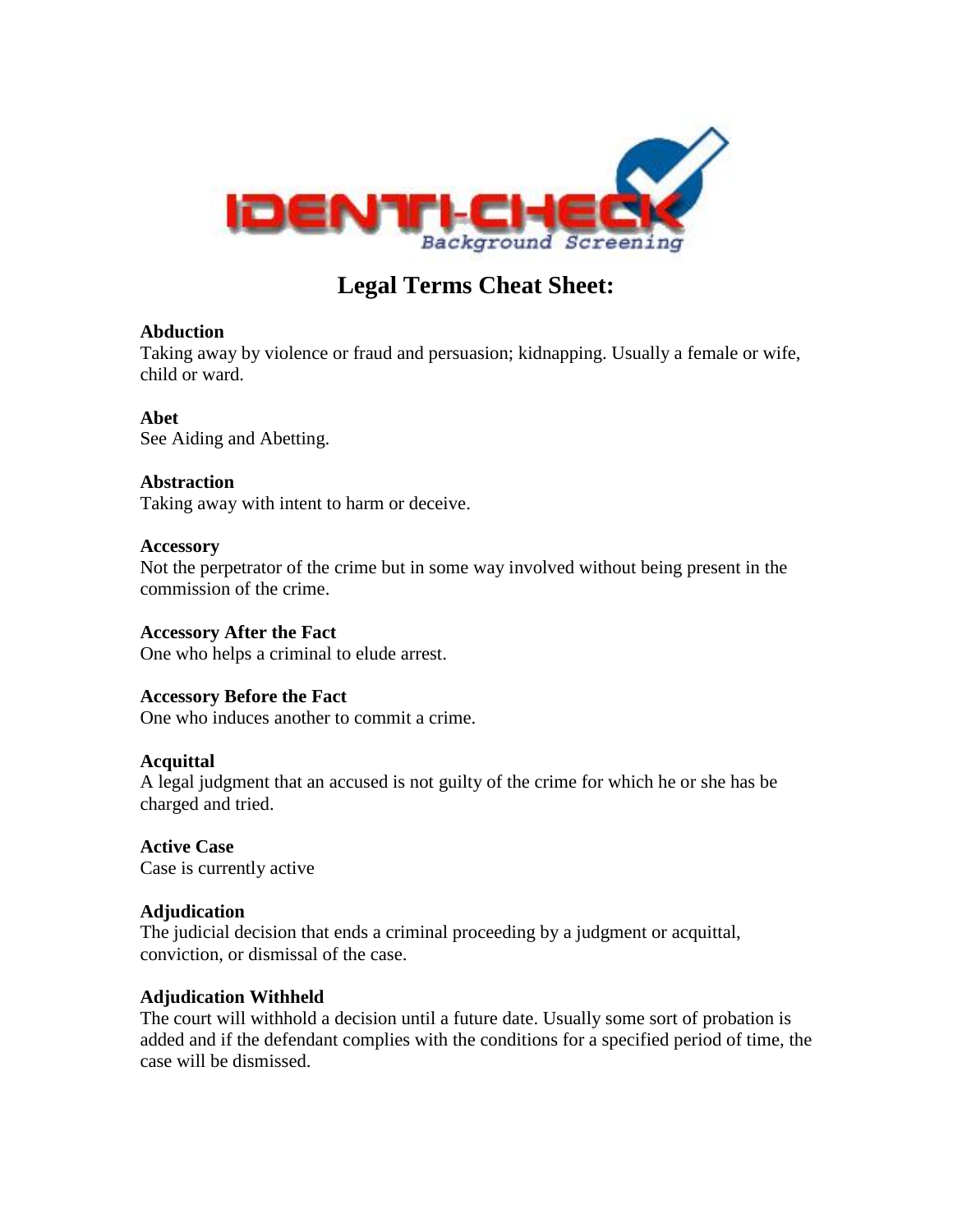# **Affidavit**

A voluntarily, written statement of fact, confirmed by oath.

#### **Affray**

Brawl or disturbance. Not premeditated.

#### **Aggravated**

(assault, battery, arson, etc.) Circumstances surrounding the commission of a crime or tort, which increase or add to its injurious consequences.

#### **Aiding and Abetting**

To assist and/or incite another to commit a crime.

#### **Alias**

False name used in substitution of a legal name on official documents and for official purposes. Nicknames are not considered aliases. May be noted as AKA (Also Known As) on criminal records.

#### **Antitrust Acts or Laws**

Laws to protect trade and commerce from unlawful practice.

#### **Appeal**

A complaint to a superior court to review the decision of a lower court.

#### **Appellant**

One who makes a complaint to a superior court to review the decision of a lower court.

#### **Appellate Court**

A court having jurisdiction of appeal and review. Not a trial court.

#### **Appropriate**

To take something from another for one's own use or benefit.

#### **Arraignment**

A call to the accused to come before the court to hear charges or enter a plea.

#### **Arrest**

The taking of an individual into custody by law enforcement personnel for the purpose of charging them with an illegal act.

#### **Arrest Record**

An official form completed by the police department when a person is arrested. Also, a cumulative record of all instances in which a person has been arrested.

#### **Arson**

The attempted or intentional destruction of property by fire or explosion.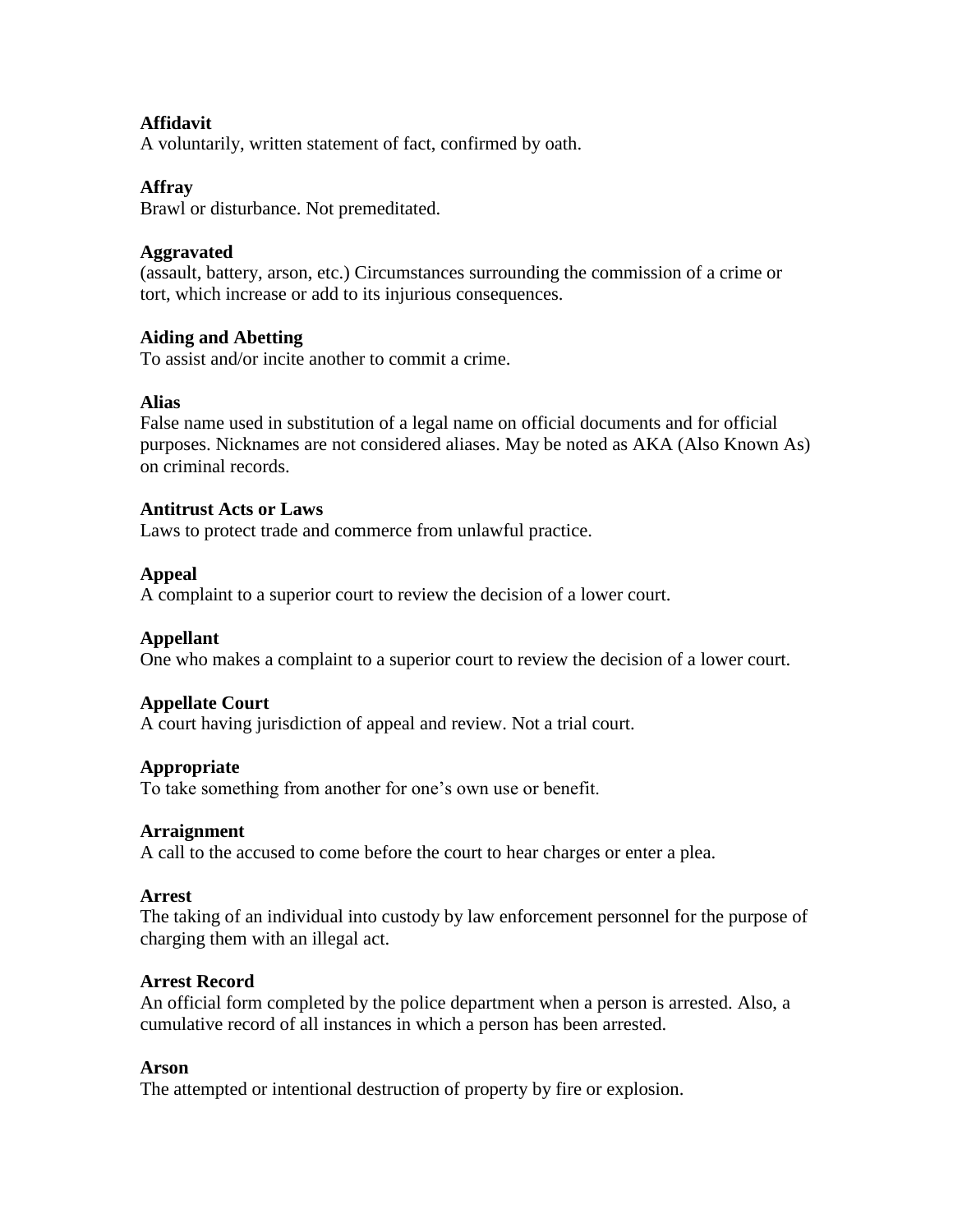#### **Assault**

Intentional or threatened infliction of injury to another. The classification of "aggravated" is assigned when the injury is considered serious or when injury is threatened or carried out with the use of a deadly or dangerous weapon. The classification of "simple" is assigned when the injury inflicted or threatened is not serious and a deadly weapon is not used. May be used with Battery.

#### **Bail**

An amount of money, set by a judge at an initial appearance to ensure the return of the accused at subsequent proceedings.

#### **Battery**

Nonconsensual, unlawful contact, such as touching, beating or wounding of another.

#### **Bench Trial**

Trial by judge, without jury.

#### **Bench Warrant**

A process delivered by the court directing a law enforcement agency to bring a specified individual before the court.

#### **Bind Over**

To put under bond to appear in court. The term is also used when a case is shifted from a lower court to a higher court.

#### **Blackmail**

An illegal demand for money or property under threat of harm or exposure of undesirable acts.

#### **Bond**

A certificate of obligation, either unsecured or secured with collateral, to pay a specified amount of money within a specified period of time.

#### **Bond Forfeiture**

Bond forfeiture occurs when a case has been disposed and a fine is to be, or has been paid. If it is a first offense, it is listed on the record but not classified as a conviction; any other time it is classified as a conviction.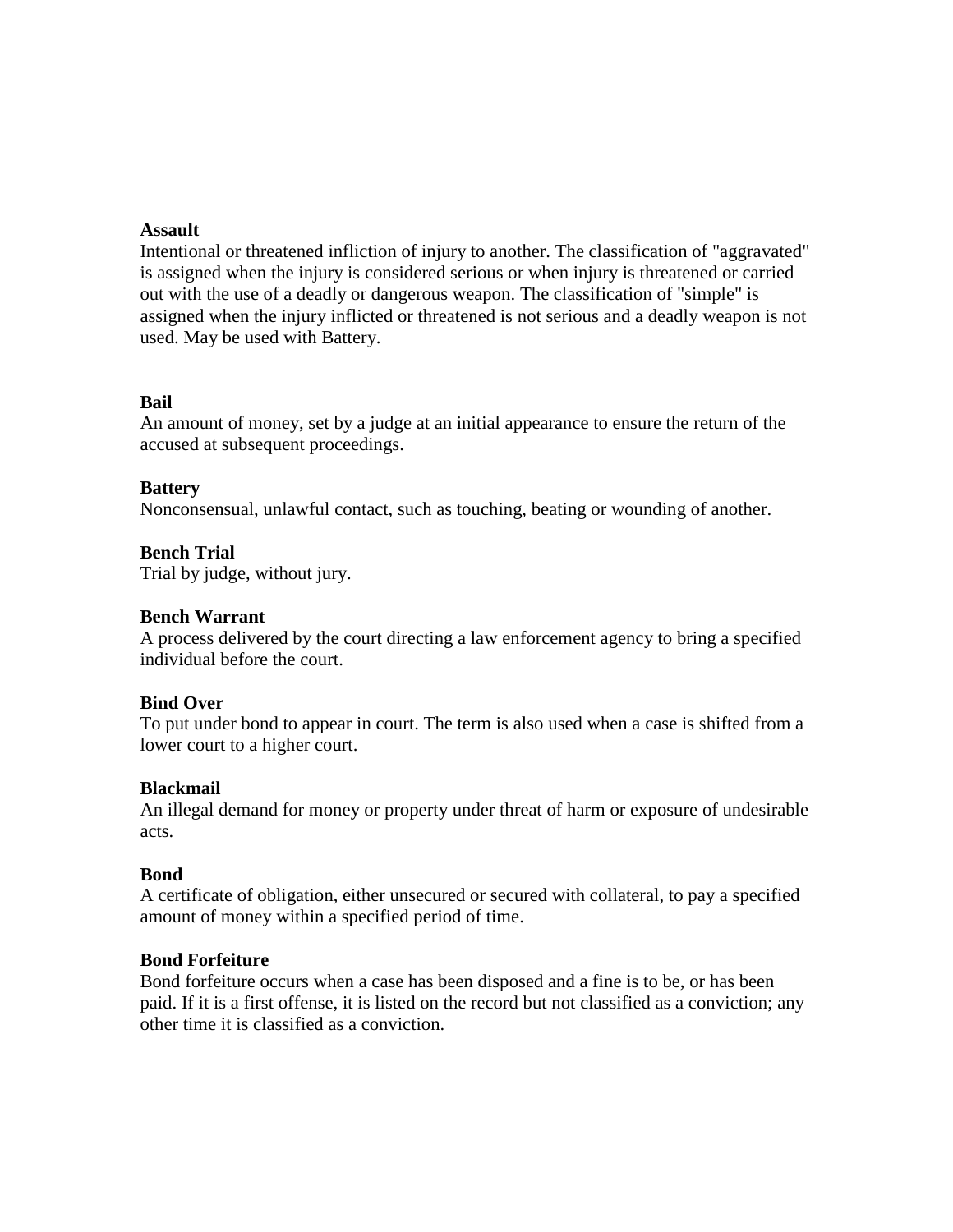### **Bookmaking**

An operation with the purpose of placing, registering, paying off or collecting debts for bets.

# **Burglary**

The act of entering a premises, without the privilege to enter, with the purpose of committing a crime. States may classify as first, second, or third degree burglary.

# **Capias**

The Latin meaning is "That You Take". This is the name for several types of writs, which require that a law enforcement official take a named defendant into custody.

# **Capital Case/Crime**

Case or crime for which the death penalty may be imposed.

# **Capital Punishment**

Punishment by death for capital crime.

# **Carnal**

Sexual, sensual. Carnal knowledge is sexual intercourse.

# **Cause of Action**

One or more related charges, combined and made against a defendant for wrongs committed.

# **Charge**

In criminal law, a charge is an allegation that an individual has committed a specific offense.

# **Circuit**

Judicial division of the United States or of an individual state.

# **Circuit Courts**

Courts whose jurisdiction extends over several counties or districts. (There are thirteen judicial circuits wherein the US. Courts of Appeals reside).

# **Citation**

A reference to a book or other source of legal authority. An order issued by a law enforcement officer requiring appearance in court to answer a charge. Bail is not accepted in lieu of appearance

# **City Court**

Courts that try persons accused of violating municipal ordinances. City courts may have jurisdiction over minor civil or criminal cases, or both.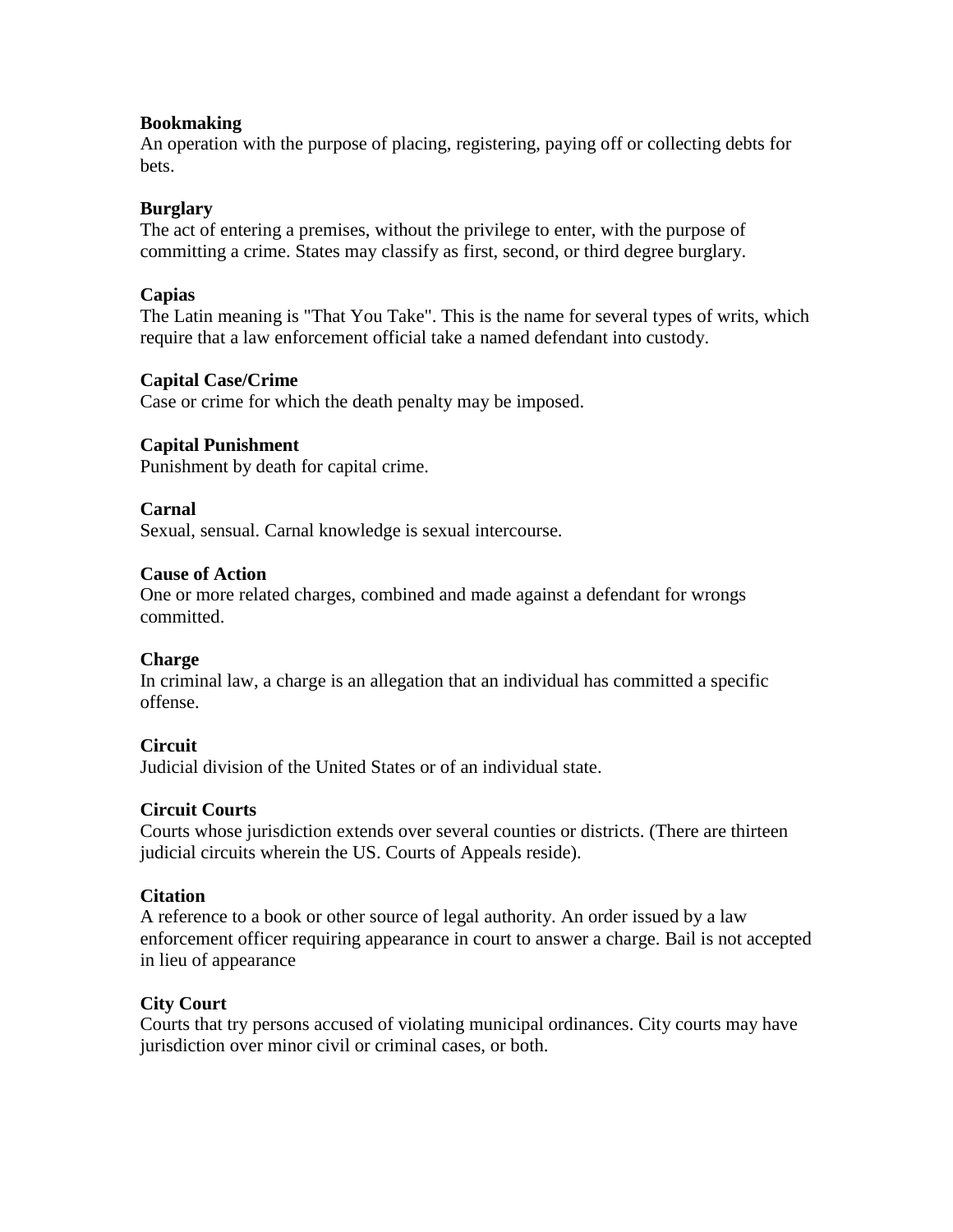# **Civil Disorder**

A violent public disturbance by three or more people, which causes danger, damage or injury to property or persons.

# **Codefendant**

One of a group of two or more people charged in the same crime.

### **Coercion**

The use of physical force or threats to compel someone to commit an act against his or her will.

# **Compounding Crime**

The receipt by an individual of consideration in exchange for an agreement not to prosecute or inform on someone who they know has committed a crime.

#### **Concurrent Sentences**

Two or more terms of imprisonment served simultaneously.

# **Conditional Discharge**

A conviction. Court issues the discharge from the jail and requires defendant to comply with some conditions. Regardless whether defendant complies with rules or not, he/she is still convicted (GUILTY) and case can never be expunged.

#### **Conditional Release**

The release from a correctional facility before full sentence has been served which is conditioned on specific behavior. If conditions are not met, the individual may be returned to the facility.

#### **Consecutive Sentences**

Multiple sentences, served one after the other.

#### **Conspiracy**

The coming together of two or more people for the purpose of committing an unlawful act or to commit a lawful act by unlawful means.

#### **Contempt of Court**

An act committed which serves to obstruct the court in its administration or authority.

#### **Continuance**

A delay or postponement of a court hearing

#### **Controlled Substance**

A drug whose availability is restricted by law.

#### **Conversion**

The unauthorized taking of another's property.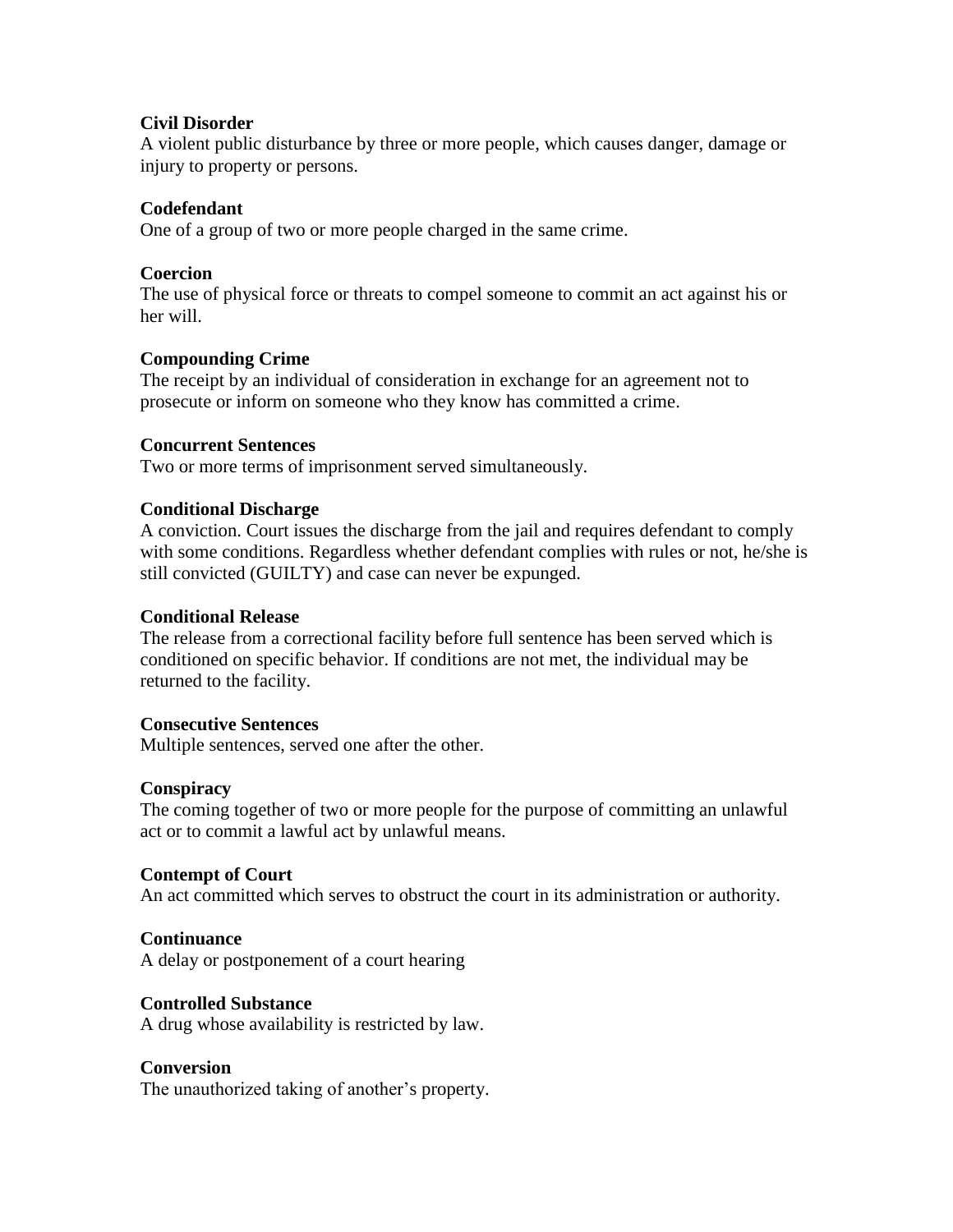# **Conviction**

Guilty verdict in a criminal trial.

#### **Count/Charge**

An offense named in a cause of action. A cause of action may contain multiple counts or charges, each relating to the others but identifying a separate offense.

### **Court of Limited Jurisdiction**

Court that has authority to adjudicate cases of a certain kind or up to a limited amount, usually lesser offenses.. (Opposite of Court of General Jurisdiction)

#### **Court of Record**

The court where the permanent record of all proceedings is held.

#### **Credit Card Fraud**

Use, or attempted use of a credit card to purchase goods or services with the intent to avoid payment of such.

#### **Crime Against Nature**

Deviate sexual intercourse.

#### **Criminal Nonsupport**

Failure to pay child support in violation of court order.

#### **Culpability**

Blame, or degree of responsibility for a crime. This may be in degrees of purposeful, knowingly, recklessly or by negligence.

#### **Cumulative Sentence**

A sentence that takes effect after a prior sentence is completed for crimes tried under the same cause of action.

#### **Dangerous Weapon**

Something that is capable, though not designed to cause serious injury or death.

#### **De Novo**

Latin for "anew" or "afresh". Usually used as Trial De Novo. New trial, or one that is held for a second time, as if there had been no previous trial or decision.

#### **Dead Docket**

The case never went to trial. The case can be reopened if new evidence is submitted.

#### **Deadly Weapon**

A weapon designed to cause serious injury or death.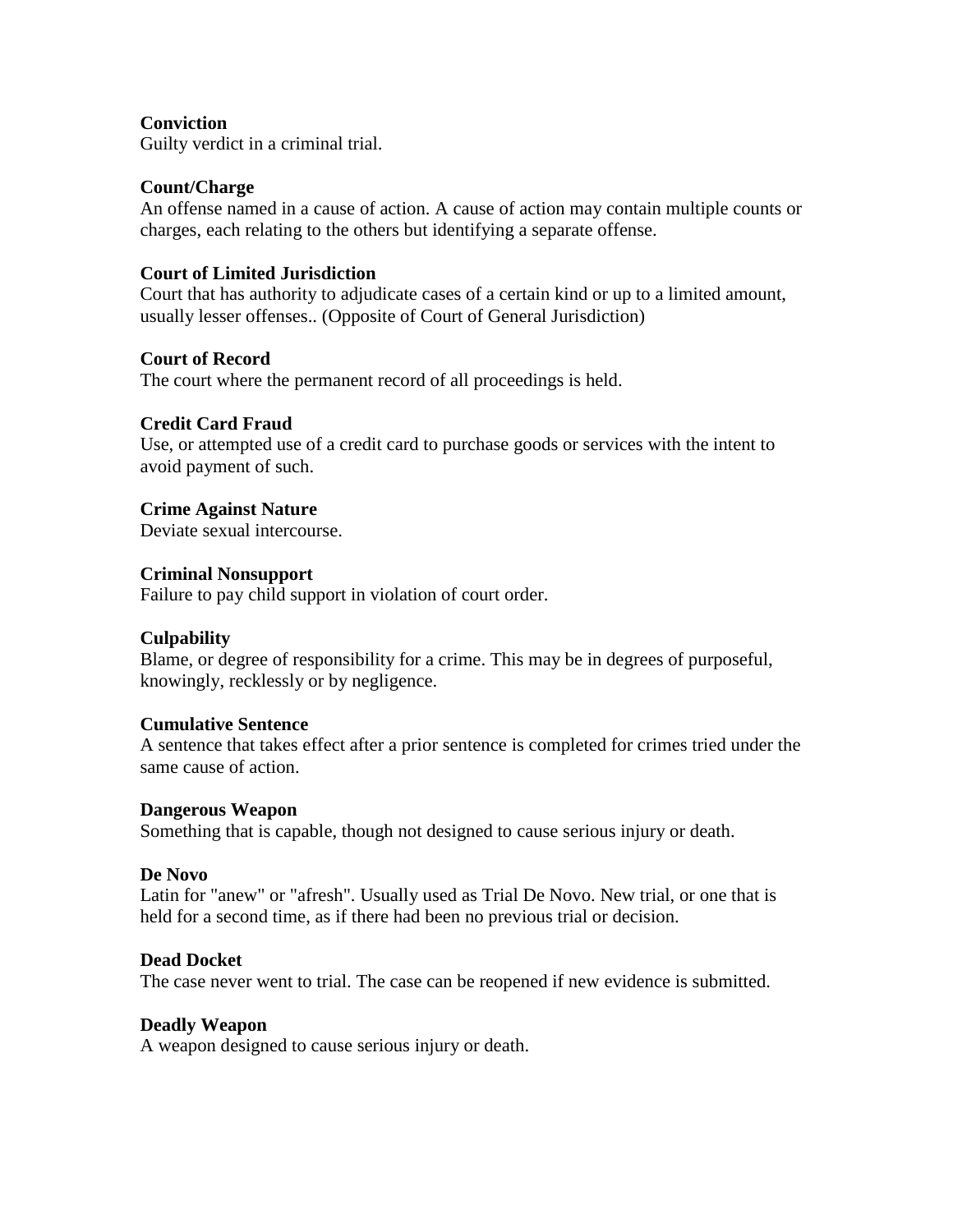# **Defendant**

A person who has been formally charge with committing a specific crime.

### **Deferred Adjudication of Guilt**

The final judgment is delayed for a period of time. Can be likened to probation before a final verdict. If "probation" is completed without incident, the charges are usually dropped and the case is dismissed. During the "probationary period" the disposition is not necessarily considered a conviction.

### **Deferred Discharge**

Dismissed and considered a non-conviction.

# **Deferred Probation**

The judge doesn't make a finding of guilt; he assigns probation. If probation is completed without incident, the charges are usually dropped.

#### **Deferred Sentence**

Postponement of the pronouncement of the sentence.

# **Defraud**

Knowingly misrepresenting facts to cheat or trick.

#### **Degree**

(First, Second, or Third, A, B or C). Classification assigned to a crime, depending on circumstances, for purposes of determining punishment. First degree is considered most serious than third; A is more serious than C. Degrees may be assigned to the actual crime (IE. murder in the first or second degree) or the class of crimes (IE. felony or misdemeanor).

#### **Directed Verdict**

A determination by a jury, made at the direction of the judge. A directed verdict happens in cases where there has been a lack of evidence, an overwhelming amount of evidence, or where the law is in favor of one of the parties.

#### **Dismissal**

Finally disposing of the cause without further consideration. May be voluntary or involuntary. When involuntary, there is usually lack of prosecution or failure to produce sufficient evidence.

### **Dismissal With Leave**

The same as "Failure to Appear" where the DA closes the case until the defendant shows up in court. A new court date will then be set on calendar.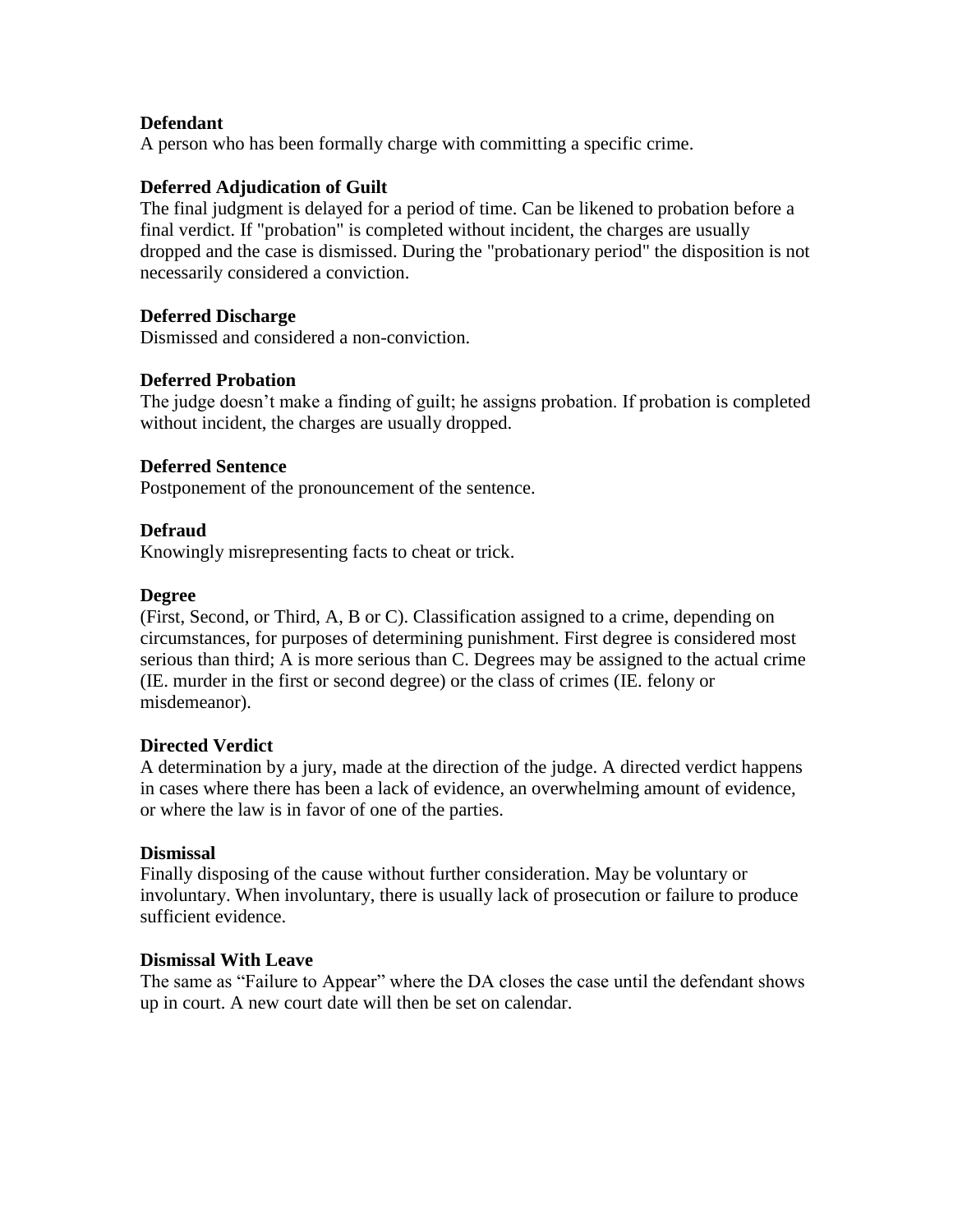#### **Dismissal Without Leave After Deferred**

Prosecution Charges dismissed after specified time (90 days to 1 year) provided certain conditions have been met such as participating in specified program of anger control or drug counseling or providing community service, etc.

#### **Disposed/Disposition**

The final settlement in the matter. Examples of disposed cases are those with a finding of guilt (conviction), innocence, or acquittal.

#### **Diversion Program**

To set aside. A court direction which calls a defendant, who has been found guilty, to attend a work or educational program as part of probation. May include some type of anger management, drug rehab, etc. If the condition of program is met, charge may be considered non-conviction.

#### **Diversity of Citizenship**

A crime or claim which extends between citizens of different states. This is one of the grounds that can be used to invoke the jurisdiction of the US. Federal District Court.

#### **Docket Record**

A court's official record of proceedings and calendar of upcoming cases.

#### **Driving While Intoxicated**

Operating a motor vehicle while under the influence of alcohol or drugs. Complete intoxication is not required. Individual state statutes specify the blood alcohol content at which a person is presumed to be under the influence of intoxicating liquor.

#### **Due Diligence**

A reasonable and expected measure of attention taken for a particular action. Not measurable by an absolute standard, but dependent on the situation.

#### **Due Process of Law**

Procedures followed by law enforcement and courts to insure the protection of an individual's rights as assigned by the Constitution.

#### **Embezzlement**

The taking of another's money or property by one entrusted with its possession, usually through employment.

#### **Ex parte**

On one side only. When an act is one for one party only. For example, in an Ex parte proceeding, only one party to the case is heard.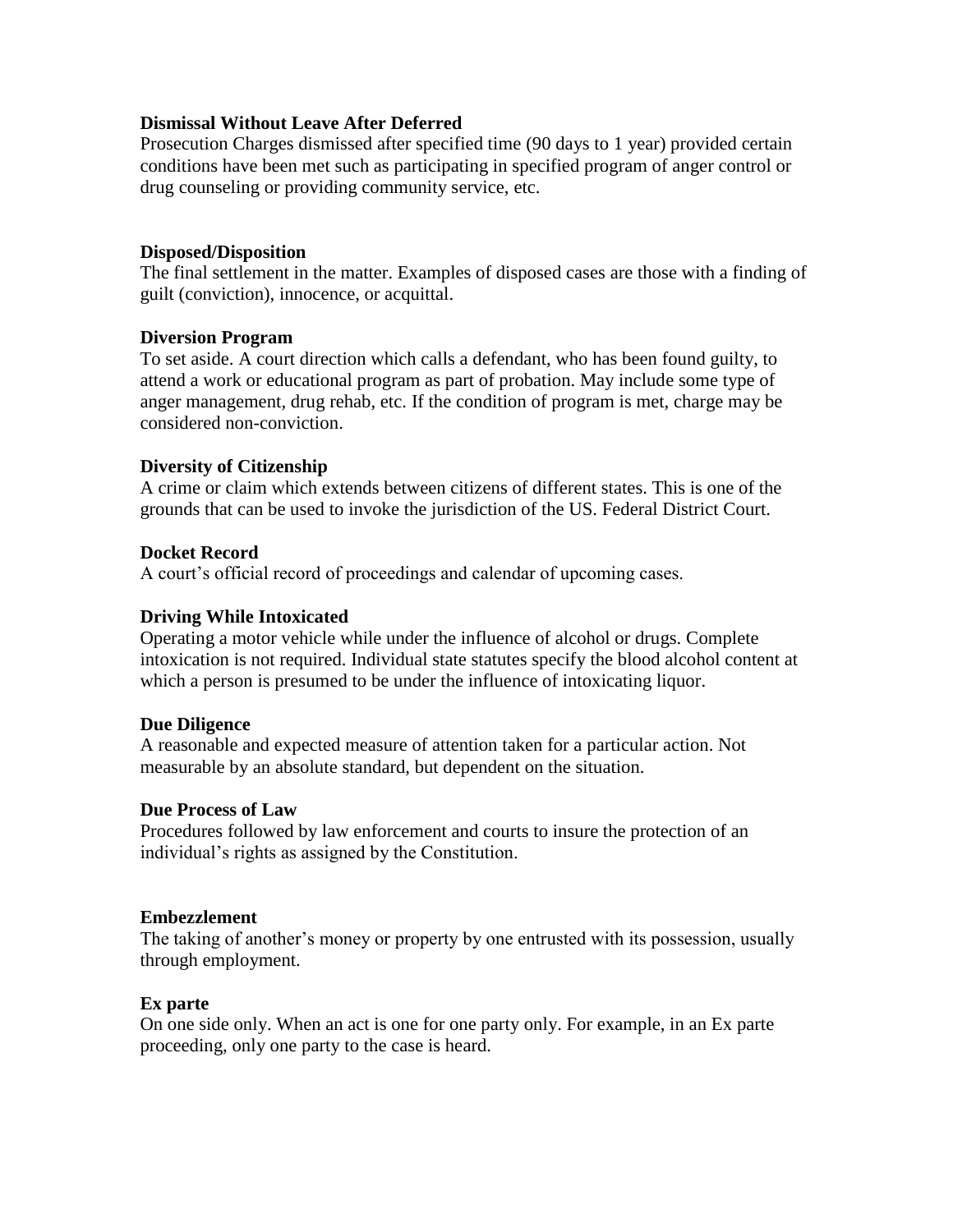### **Expunge/Expunged**

When a record of an offense is expunged it will not appear on a released criminal history. The record may be destroyed or sealed after a certain period of time. Records may be expunged in juvenile cases, or upon satisfactory completion of a court-ordered probation and/or class(s).

# **Extortion**

Obtaining another's property by actual or threatened force, fear or violence.

### **Extradition**

The surrender of an individual accused or convicted of a crime by one state to another.

#### **Federal Courts**

The courts of the United States

#### **Federal Crime**

A crime that is either made illegal by U.S. federal legislation or a crime that occurs on U.S. federal property. Applied uniformly throughout the country.

#### **Felonious**

Describing an offense that is done with malicious, villainous criminal intent. ie; felonious assault.

### **Felony**

A serious offense carrying a penalty of incarceration from one year to life in a state prison, to the death penalty.

#### **Felony Conversion**

(Fraudulent Conversion) Similar to embezzlement or theft. An example of felony conversion is if someone sold goods for a company, and kept the money instead of turning it in to the company. (North Carolina)

#### **Forcible Entry**

Entering or taking possession of property with force, threats or menacing conduct.

#### **Fraud**

A broad term used to cover all kinds of acts. Generally, fraud is the commission of an act with the goal to benefit or gain advantage at another's expense. A purposeful misrepresentation with the intent to deceive.

#### **Grand Jury**

A body of persons with the authority to investigate and accuse, but not to try cases. The grand jury will listen to and review evidence to see if it there is sufficient grounds to bring an individual to trial.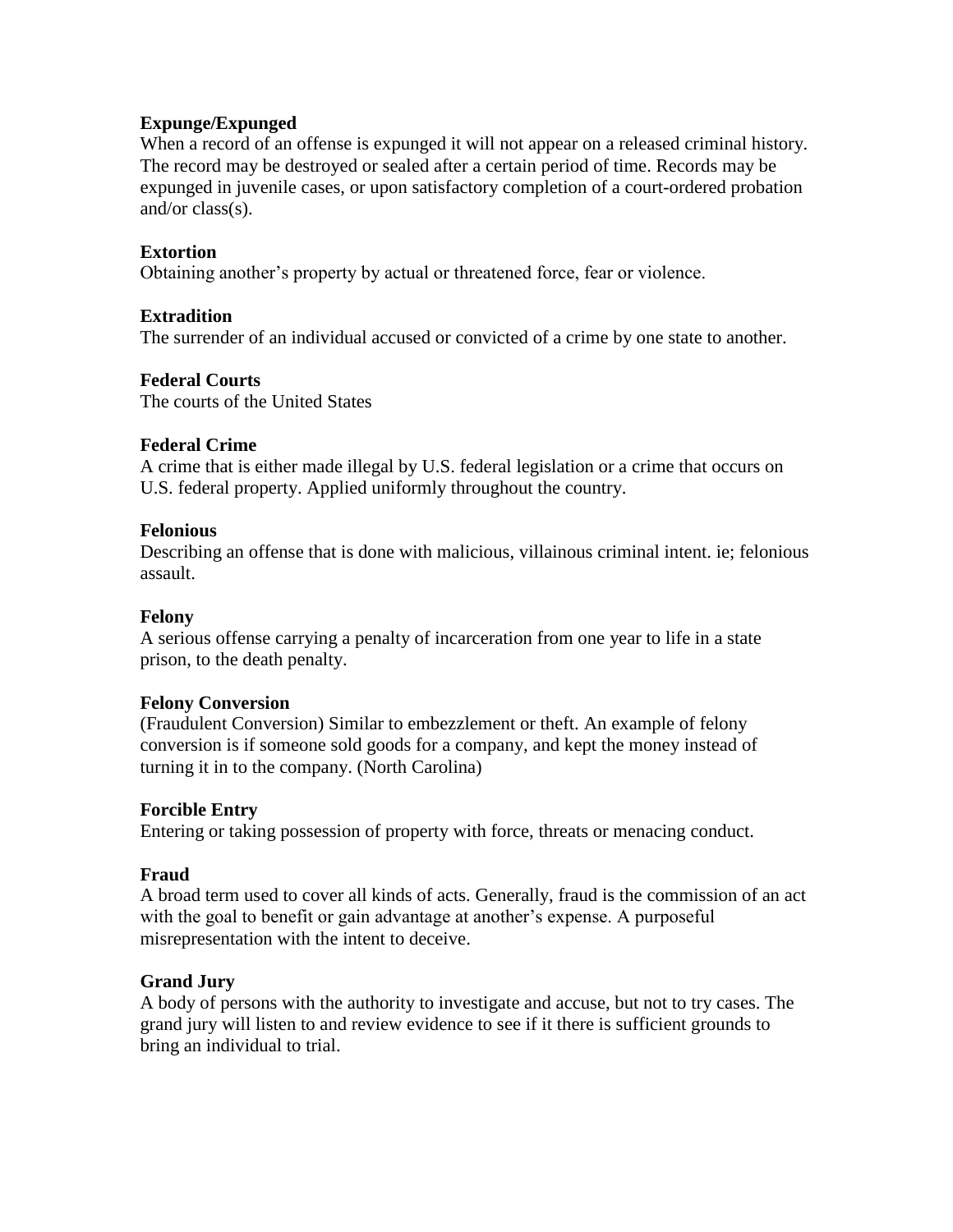# **Grand Larceny**

The theft of property over a specified value. Dollar amounts vary by state.

#### **Gross**

Flagrant, out of measure.

### **Gross Misdemeanor**

Serious misdemeanor.

#### **Guilt/Guilty**

Final disposition. Having committed a crime.

# **Habitual Violator**

To have committed the same offense three times. Can also be charged as a habitual offender.

#### **Hijacking**

To take control of a vehicle by intimidation, force or threatened force. Also, the theft of goods while in transit, as when transported in trucks.

#### **Homicide**

The killing of another human being. "Justifiable homicide" occurs in cases such as during the enforcement of law, and/or occurs without evil intent. "Excusable homicide" may occur by accident or in self-defense. "Felonious homicide" is the killing of another without justification. This type has two degrees; manslaughter and murder, depending on circumstances or intent. See Manslaughter; Murder.

#### **Illicit**

Prohibited or unlawful.

#### **Incendiary**

One who intentionally set fires. Arsonist.

#### **Incorrigible**

One who is incapable of reform.

#### **Indictment**

A formal, written accusation made by the grand jury.

### **Infraction**

Violation of local ordinance or state statute usually resulting in a fine or limited period of incarceration. Term usually used in traffic offenses.

#### **Injunction**

A court order which prohibits a person from doing a specified act for a specified period of time.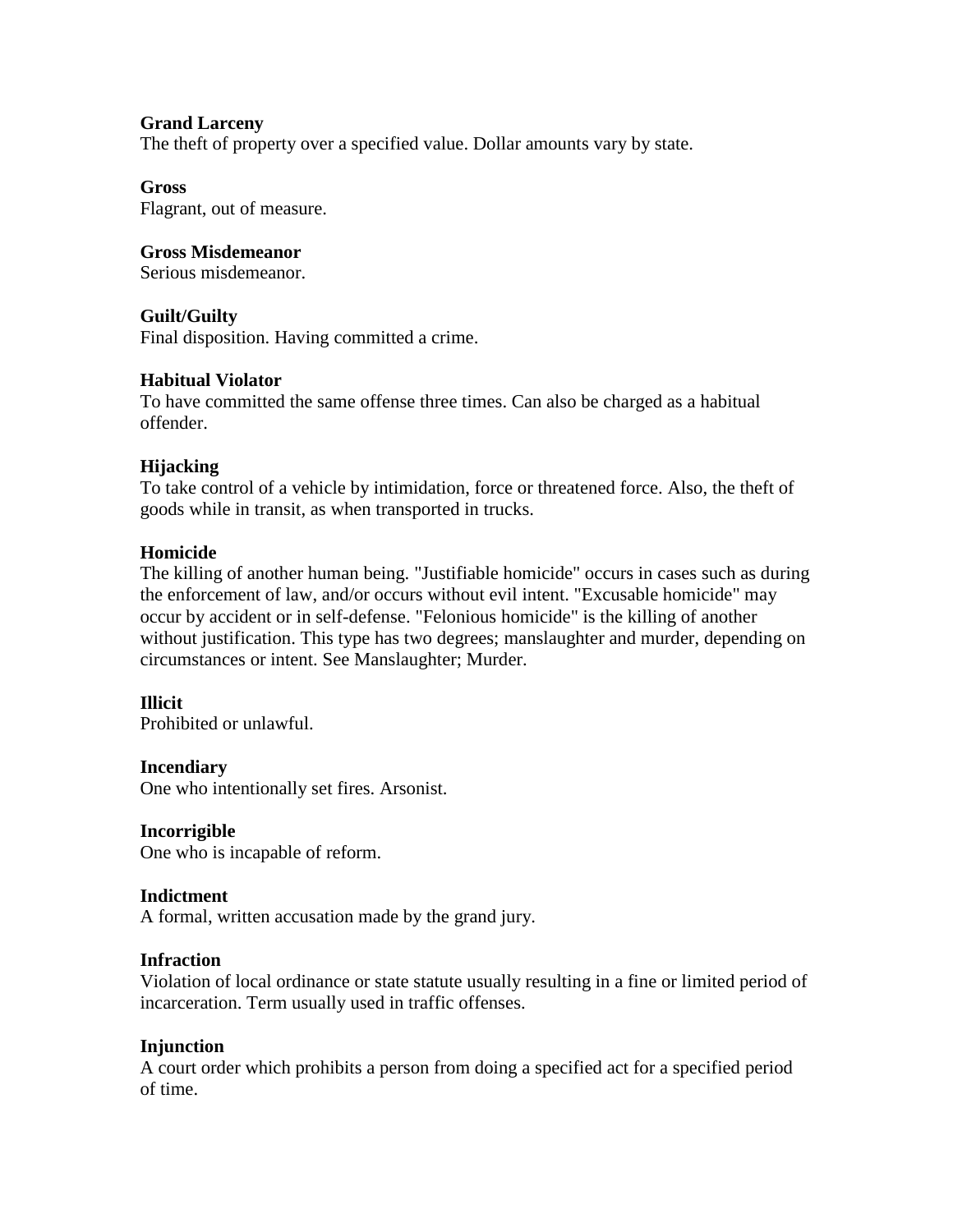#### **Intent**

The frame of mind or attitude of the person at the time an act was committed. See Culpability.

# **Intoxicates, Intoxication**

Reduction of physical or mental capabilities caused by the ingestion of an intoxicating substance such as alcohol or drugs.

#### **Involuntary Dismissal**

Dismissed due to lack of prosecution or lack of evidence.

#### **Judgment**

The final decision of the court regarding a claim or case.

#### **Jurisdiction**

The power of a court to question facts, apply law, make decisions and judgments.

#### **Jury Trial**

The determination of a case by a jury

#### **Kidnapping**

Taking and carrying away a person by force, fraud, threats or intimidation. Unlawfully confining a person for a substantial period of time in an isolated place.

#### **Larceny**

The unlawful taking of another person's property. Larceny is commonly classified as "petty" or "grand" depending on the value of the property. Dollar values to establish classifications of "petty" and "grand" may vary from state to state.

#### **Legal Malice**

An act, committed without just cause or excuse, intended to inflict harm or cause death.

# **Lewd and Lascivious**

Obscene, indecent.

#### **Libel**

Defamation of another person through print, pictures, or signs.

#### **Lis Pendens**

A pending suit.

#### **Magistrate**

Public officials, including judicial officers who have limited jurisdiction in criminal cases and civil causes.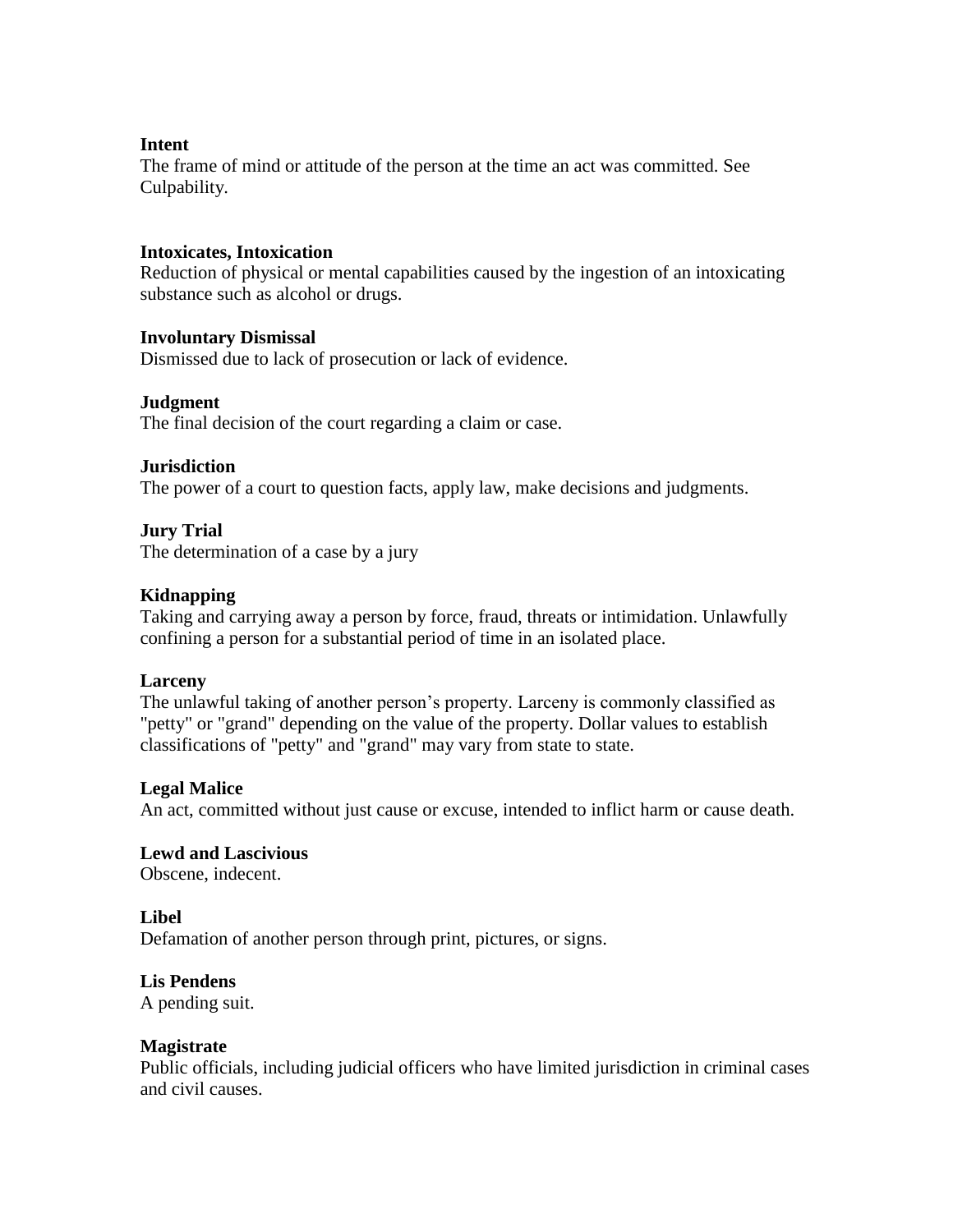### **Mail Fraud**

The use of the mail system to commit a fraud.

#### **Malice Aforethought**

Planning to commit an unlawful act without just cause or excuse.

#### **Manslaughter**

The unpremeditated killing of a person. Can be voluntary or involuntary, determined by circumstances. The feature distinguishing involuntary manslaughter from voluntary is the absence of intent to cause death or commit an act that might be expected to produce death or harm. Voluntary manslaughter is homicide that is committed during an act in the heat of passion.

#### **Mayhem**

The intentional infliction of injury on another which causes amputation, disfigurement or impairs the function of any part of the body.

#### **Merged**

Judgment is merged into another related charge/judgment

#### **Misdemeanor**

A crime that is less serious than a felony for which the punishment is usually imprisonment for one year or less

#### **Mistrial**

A trial which is terminated or declared invalid. Reasons for mistrial include misconduct on the part of the jury, defense team or the court, or illness on the part of the judge, jury or defendant. May be followed by a retrial on the same charges.

#### **Murder**

Unlawful killing with malice aforethought. Murder is willful, deliberate and premeditated, or done during the commission of a crime. This classification of crime is generally divided by degrees, murder in the first degree and murder in the second degree, for the purpose of imposing penalties.

#### **Negligence**

Flagrant and reckless disregard of the safety of others. Willful indifference.

# **Negotiated Plea**

See Plea Bargain.

#### **No Bill or No True Bill**

The decision by a grand jury that it will not bring indictment against the accused on the basis of the allegations and evidence presented by the prosecutor.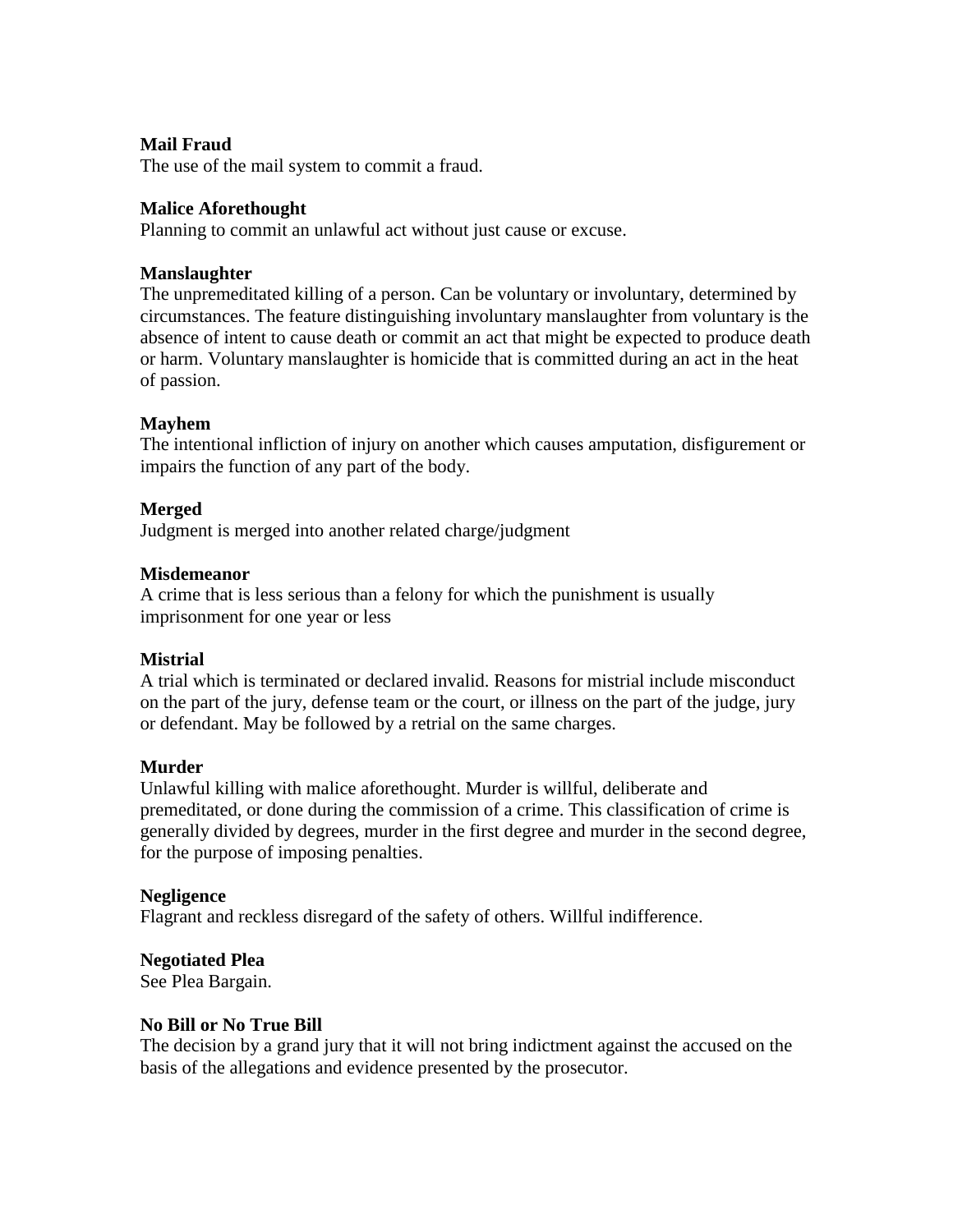### **No Contest**

A plea in which the defendant does not contest the charge. This has the same effect as a guilty plea except the conviction cannot be used against the defendant in a civil suit.

# **No Papered**

Charges were not pursued. (This is a legal term in Washington, D.C.)

# **No Probable Cause**

There was not sufficient reason to bring case to trial.

# **Nolle Pros or Nolle Prosequi**

Latin phrase used by the district attorney or plaintiff when they do not wish to prosecute or proceed with the action. The defendant can be re-indicted and prosecuted again.

#### **Nolo Contendre**

Latin phrase used by a defendant to say "I do not wish to contest." This plea in a criminal case has the legal effect of pleading guilty. See No Contest.

# **Nonsuit**

A judgment ordered by the court against a plaintiff who fails to proceed to trial

# **Obtain Property under False Pretense**

The misrepresentation of the value of something. Passing bad check.

#### **Pander**

To provide products or services that cater to the sexual gratification of others. To entice another into prostitution.

#### **Parole**

To release from confinement after serving part of a sentence, usually with terms and conditions provided in the parole order.

#### **Parole Violation**

An act that does not conform to the terms of parole.

#### **Perjury**

Intentionally making a false statement under oath.

#### **Plaintiff**

The party who first initiates litigation

#### **Plea**

The defendant's formal answer to a charge.

#### **Plea Bargain**

A plea of guilt to a lesser offense in return for a lighter sentence.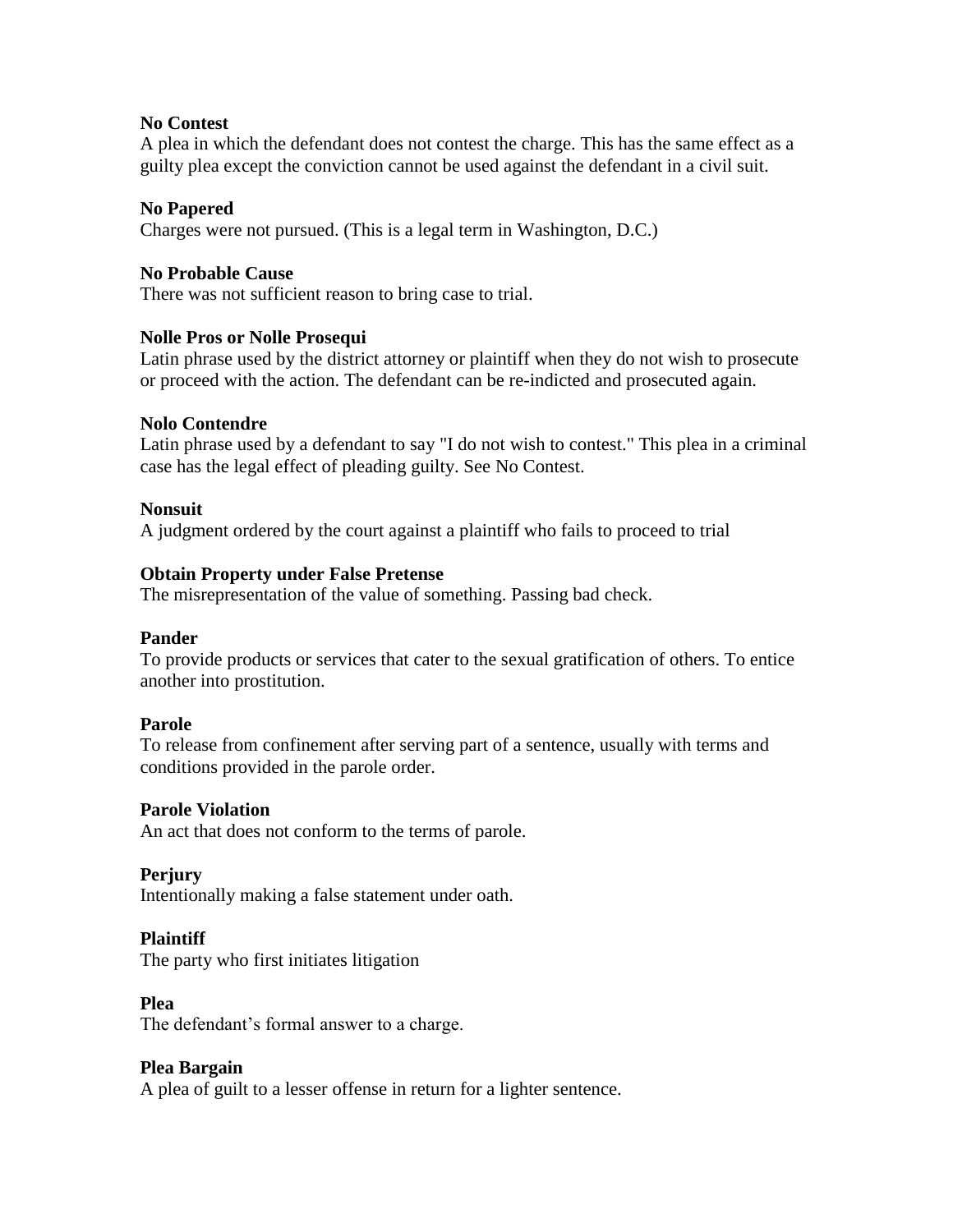### **Pre-Sentence Investigation (PSI)**

Usually conducted by a probation officer after a plea or verdict of guilt. Done before sentencing and includes information about the defendant's criminal history and personal background.

### **Pretrial Intervention**

An extensive background check to help determine if charges will be pressed.

#### **Probation**

Relief of all or part of a sentence on the promise of proper conduct.

# **Probation before judgment (PBJ)**

Violation of probation terms may result in an entry of a conviction.

# **Probable Cause**

Degree of proof needed to arrest

# **Quash/Quashed**

Declined to prosecute but with the option to reopen the case.

#### **Racketeering**

An organized conspiracy for the purpose of committing crimes of extortion or coercion.

# **Rape**

Sex without consent. May be forcible or by intoxication, with a person who is underage and unable to give consent, or with a person with diminished mental and/or physical capabilities.

#### **Reckless Endangerment**

An act that does or could cause injury to another, not necessarily with intent.

# **Refused**

Charges were not accepted by the District Attorney's Office.

#### **Remand**

To return an individual to custody pending further trial, or to return a case from an appellate to a lower court for further proceedings.

#### **Restitution**

Payment made by a defendant to victim as reimbursement for monetary losses incurred as a result of the crime

#### **Restraining Order**

An order prohibiting a specified action until such time that a hearing on an application for an injunction can be held.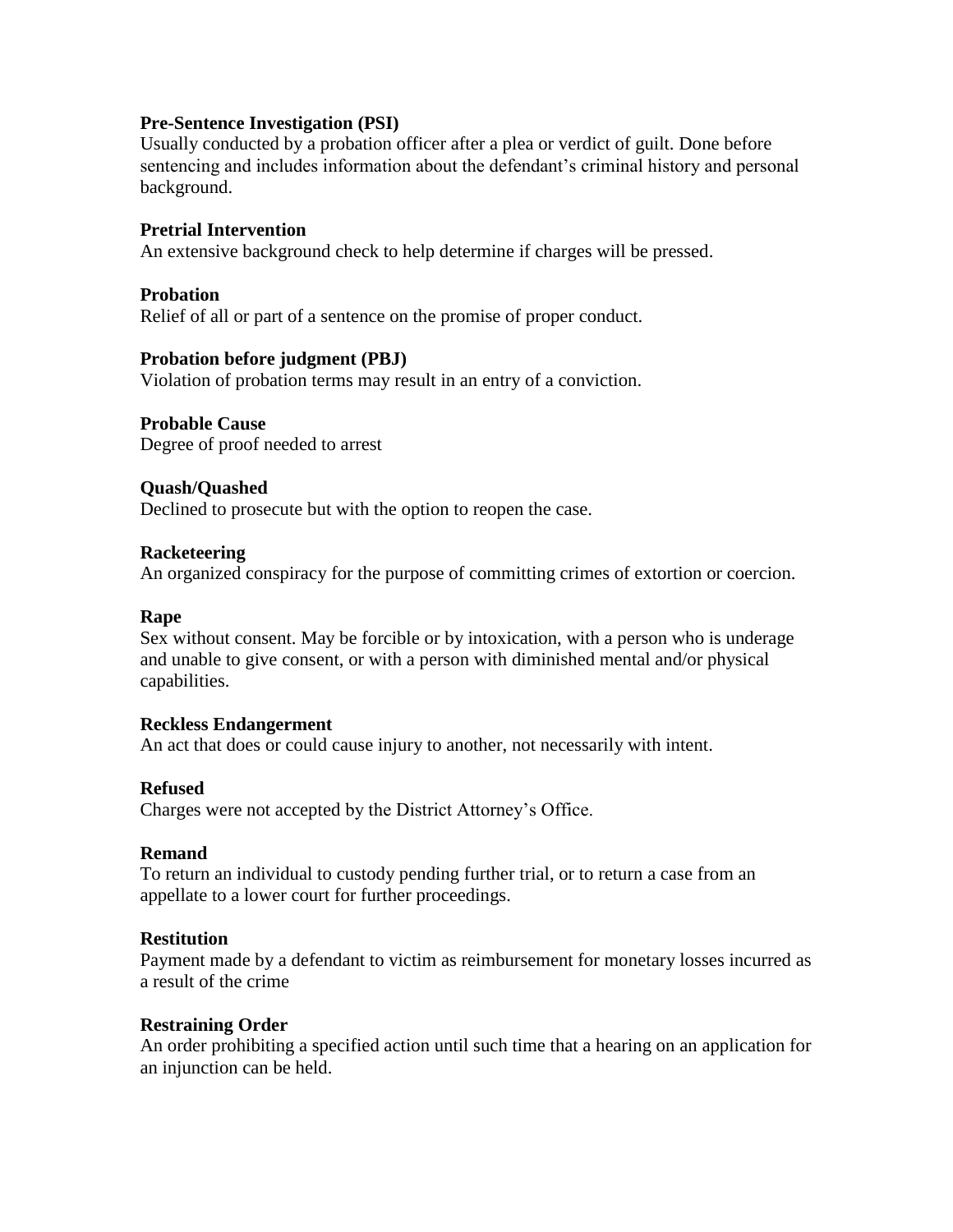#### **Retired (as Disposition)**

The case can be brought up within the next year if the individual is arrested for anything. It is the judge's decision and only he can take action. If the individual remains "clean," then the case can be dismissed.

### **Secreting Lien Property**

Hiding property that has a lien filed against it.

#### **Sedition**

Advocating the overthrow or reform of a government by unlawful means.

#### **Sentence**

A judgment of punishment for a criminal act.

#### **Serious Misdemeanor**

Having a more severe penalty than other misdemeanors.

#### **Slander**

Defamation verbal communication. Making false and malicious statements about another.

#### **Solicitation**

Asking, urging or enticing.

#### **State Crime**

Activity or failures to act that break the state's own criminal law. Varies state to state.

#### **Status Closed**

No further action will occur on this case; cannot be reopened at later date.

#### **Statutory Rape**

Sexual activity by an adult with a person under the age of consent.

#### **Stet**

An entry on the roll in the nature of a judgment of a direction that all further proceedings shall be stayed. Suit is terminated by an act of the party, rather than by judgment

#### **Stricken**

To eliminate or expunge.

#### **Stricken off leave (SOL)**

Stricken from docket with leave to reinstate or dismiss; Non conviction (legal term used in Illinois)

#### **Suspended Sentence**

Deferment of punishment usually over a period of probation.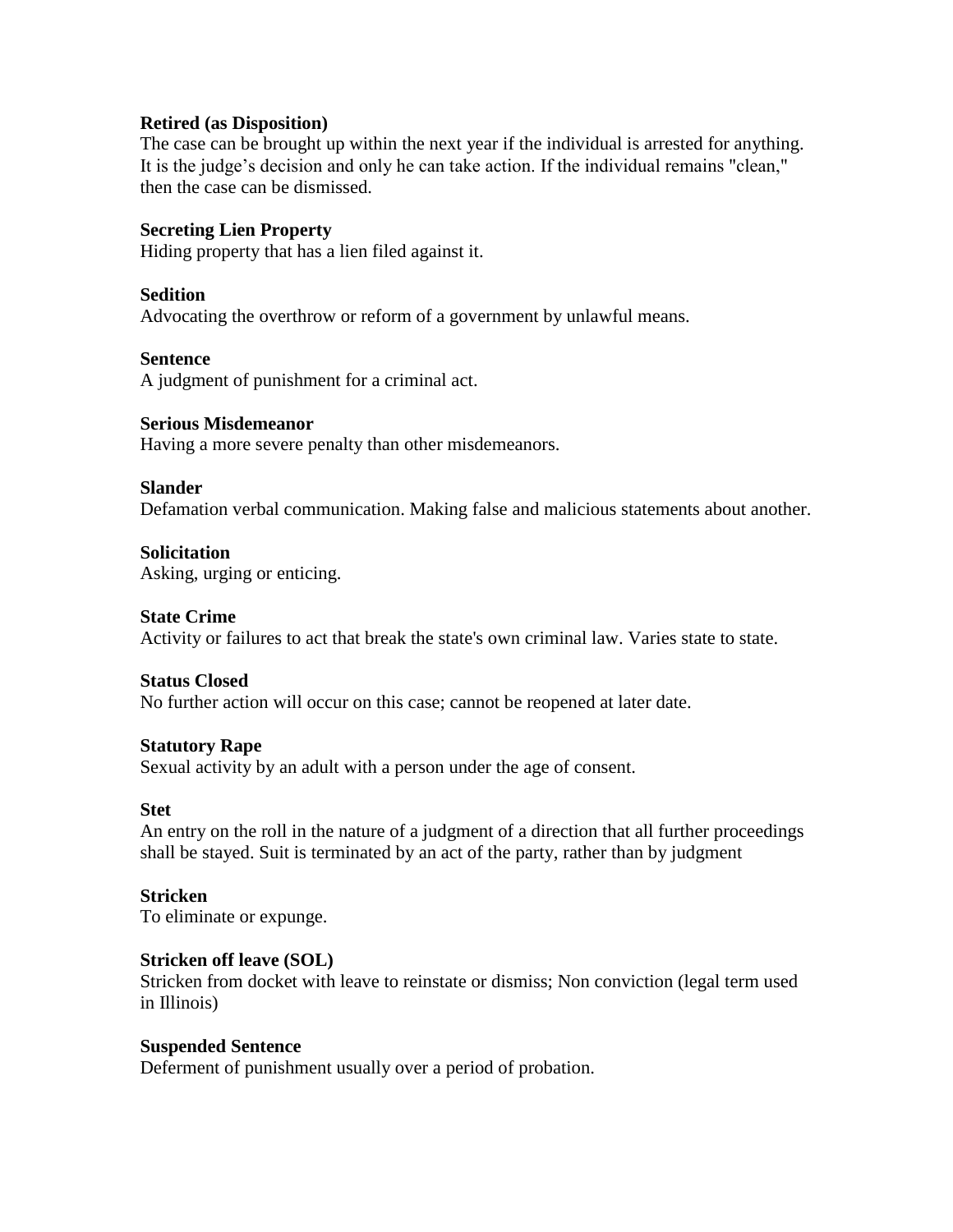# **Theft of Services**

Obtaining services without consent through deception, threat, tampering, etc.

### **Theft/unauthorized**

Theft by using someone else's information, credit card, check, or something similar.

# **Truncated Files**

Destroyed or partially destroyed. Unable to obtain any more information.

# **Under the Influence of Intoxicating Liquor or Drugs**

Any condition where the nervous system, brain or muscles are impaired to an appreciable degree by an intoxicating substance.

# **Usury**

Charging more interest than is permitted by law for a loan of money.

# **Unlawful Entry**

Entry without force and without permission by means of fraud or other wrongful act.

# **Uttering**

To forge another's name.

# **Vacate (Judgment)**

To make void; to cancel.

# **Vehicular Homicide**

Death of another caused by the intentional, unlawful or negligent operation of a motor vehicle.

#### **Venue**

The geographic area where the case or claim occurred, within which a court with jurisdiction can hear and determine a case. A change of venue, or the moving of a case from one court to another may be granted for such reasons as when the court does not think the defendant can get a fair trial in that area or for the convenience of the parties in a civil case.

#### **Verdict**

The formal, final decision or finding made by a jury or judge.

#### **Voluntary Dismissal**

The court or district attorney dismisses the charges against an individual.

#### **Waiver by Magistrate**

Charges are waived after the defendant agrees to pay a fine. The defendant is not prosecuted on this charge.